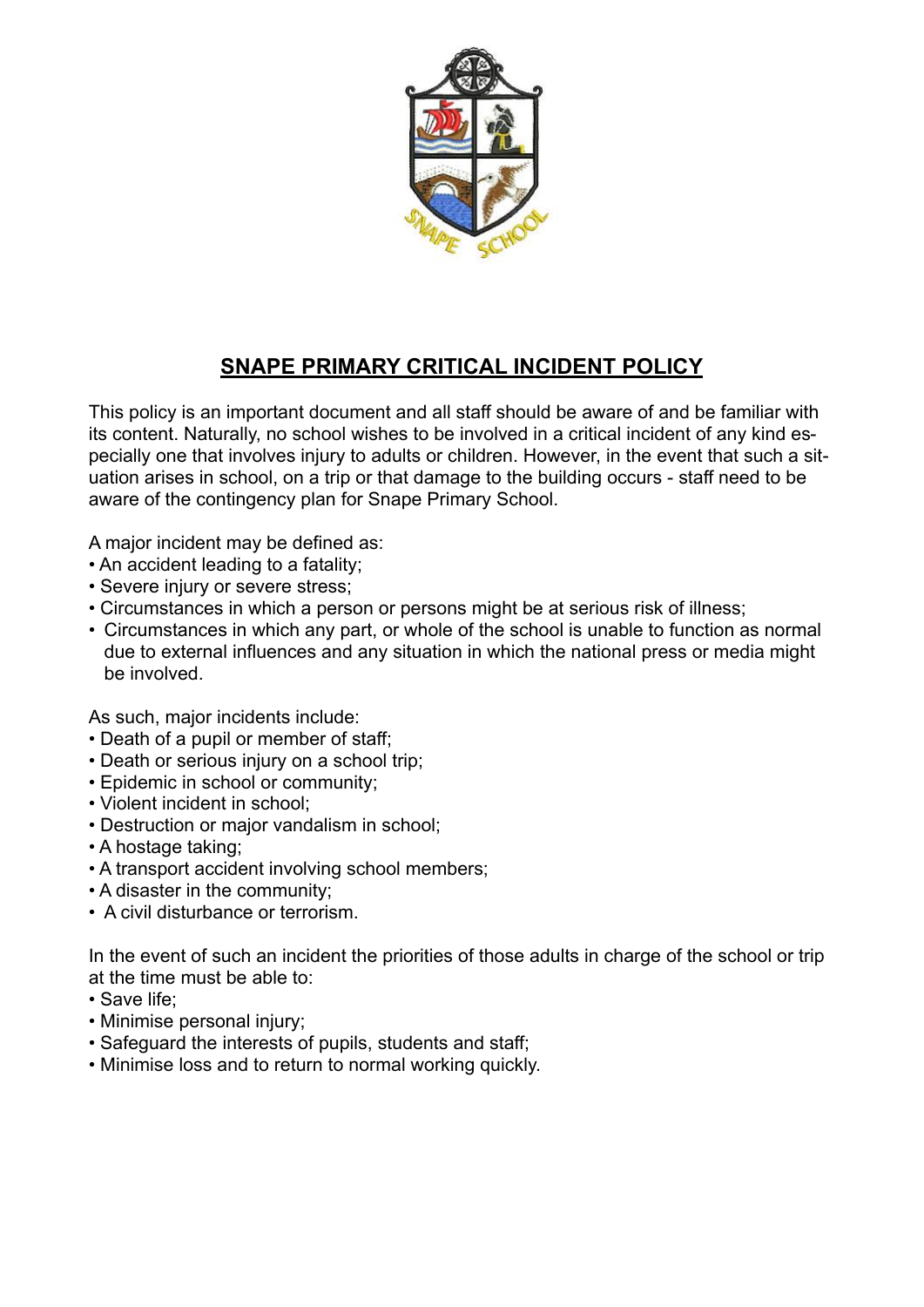## **Action Cards**

 The Action Cards give responsibilities for specified staff in the event of a critical incident (a) Away from the school (b) In the school environs

These should be used in the event of a major incident and be carried by staff on school visits.

Due to the nature of school life, which includes the absence of staff on courses, at meetings etc. the following staff order should be followed.

#### **Incidents in school (Action Card 3**)

 Adult 1 Adult 2 Adult 3 Adult 4 (INFORM) (1) Headteacher, (2) Senior Teacher (SAVE) First Aiders (CARE) Teacher (s) (ASSIST) Administrator and TA's Teaching Assistants and additional class teachers, if in school, to remain with classes.

### **On Trips (Action Card 1)**

Adult 1 Adult 2 Adult 3 (INFORMS) Group Leader (SAVES) Nominated adult (to be shown on risk assessment) (CARE) Nominated adult (to be shown on risk assessment)

See Action Card 2 for Senior Staff who hear of major incident out of school.

# **Critical Response Planning Team**

In the event of an incident it will be necessary to name a planning team to guide operations and carry out specific tasks. At Snape Primary School, in the immediate aftermath of an incident, this team would consist of all/any of the following:

- 1. TheHeadteacher
- 2. Senior Teacher
- 3. Chair of Governors
- 4. Vice Chair of Governors
- 5. LA Representative
- 6. Emergency(LA)PlanningOfficer
- 7. Member of the police/fireservice if appropriate

In the event that the school buildings cannot be used and evacuation is necessary, staff will escort pupils to the junior playground or school field – the key for the village hall is in the "grab bag" which is stored in the school manager's office. This may be used if pupils are exposed to the elements for any length of time.

No adult should speak to the press/media under any circumstances without the express permission of the adult in charge of the school at the time e.g. The Headteacher/Senior **Teacher** 

A clear and concise record of actions taken along with times MUST be kept by those involved (Sheet 4).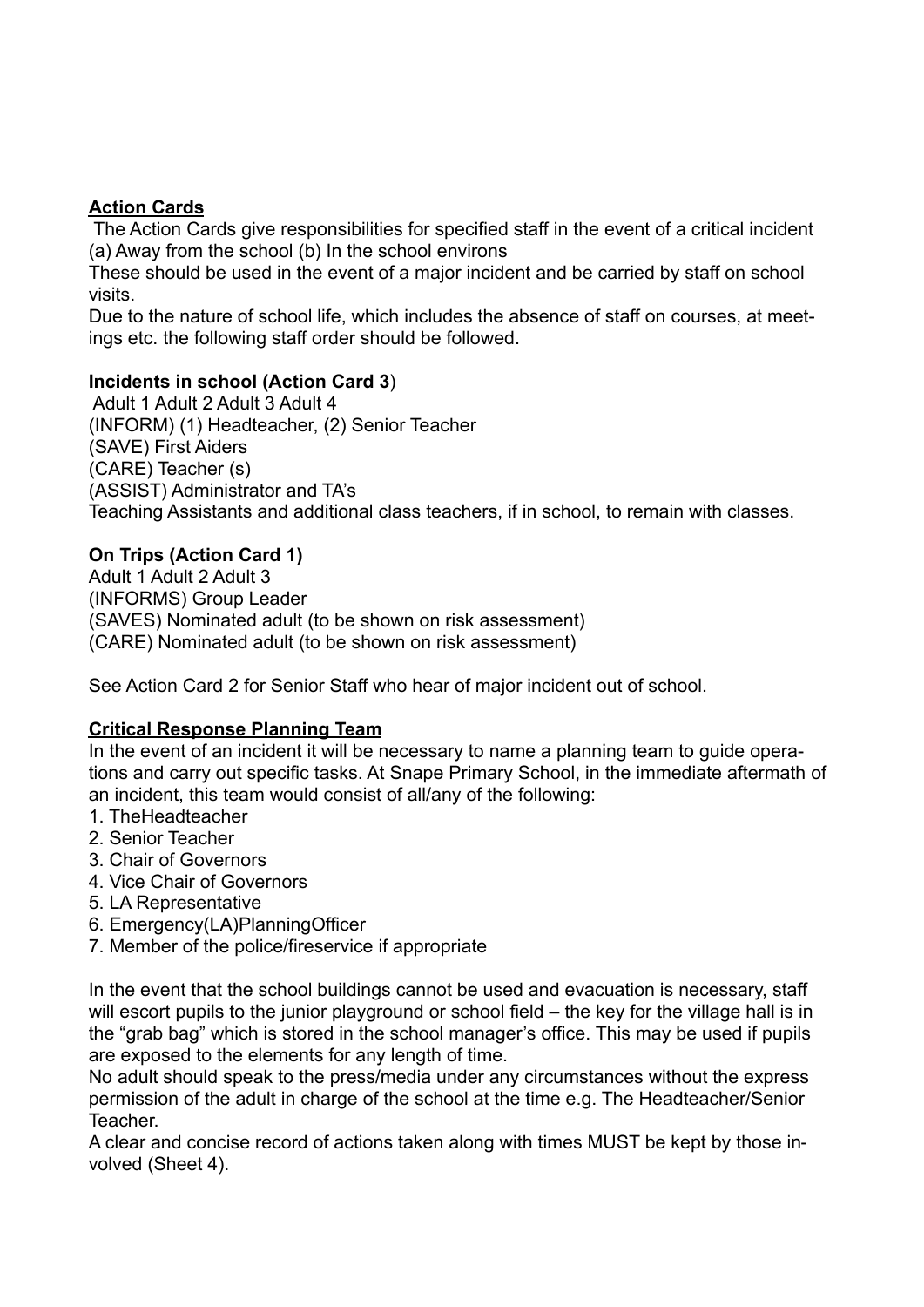Although mobile phones can be a good method of communication, in some situations they are NOT secure and should NOT be used to relay information about casualties. A telephone cascade system will be put in place to alert parents if necessary.

Media requests for information should be directed to the……………………………

Any other statements should first be checked with Suffolk County Council Public Relations Officer and with the emergency staff at the scene. One person only should be nominated to talk to the media – preferably an LA member as above.

In the event of a fire or incident involving evacuation the same routine should be followed as that during standard fire practices. Pupils should exit and go to the nearest safe assembly point. In most cases:

1. On the school field away from the back of the building OR

2. In the car park near the fence away from the front of the building

# **Ways of defusing an incident**

1. Re-unite parents with children as soon as possible (only with permission of named adult e.g. Headteacher).

2. Keep parents and community informed of developments following the incident to prevent speculation.

3. Do not make 'off the cuff' or unofficial comments to people at any time – including after the incident.

4. Always raise concerns with the Critical Incident Team.

5. Monitor pupils and staff carefully after an incident for signs of stress or distress. The LEA will provide support.

ACTION CARD 3 GUIDANCE FOR SCHOOL STAFF IN EVENT OF A MAJOR INCIDENT IN SCHOOL ENVIRONS

THERE HAS BEEN A MAJOR INCIDENT

INSTRUCT ALL COLLEAGUES TO RECORD THEIR ACTIONS AS SOON AS POSSIBLE ALLOCATE KEY RESPONSIBILITIES – as outlined by the emergency action cards INFORM OBTAIN FACTS AND INFORMATION CALL THE EMERGENCY SERVICES USING 999 RETAIN ANY RELEVANT EQUIPMENT INFORM REST OF SCHOOL STAFF AND CHIL-DREN AS APPROPRIATE CONTACT DIRECTOR OF EDUCATION (or his/her representative) CONTACT CHAIR OF GOVERNORS CONTACT HEALTH AND SAFETY REPS PREPARE TO DEAL WITH THE MEDIA

# **ADULT 1 - INFORMS**

### • Headteacher

• Or administrator (in absence of the head)

SAVE

ADMINISTER FIRST AID WHERE POSSIBLE ESTABLISH A CONTACT POINT WITH THE EMERGENCY SERVICES TRAVEL WITH CASUALTIES TO HOSPITAL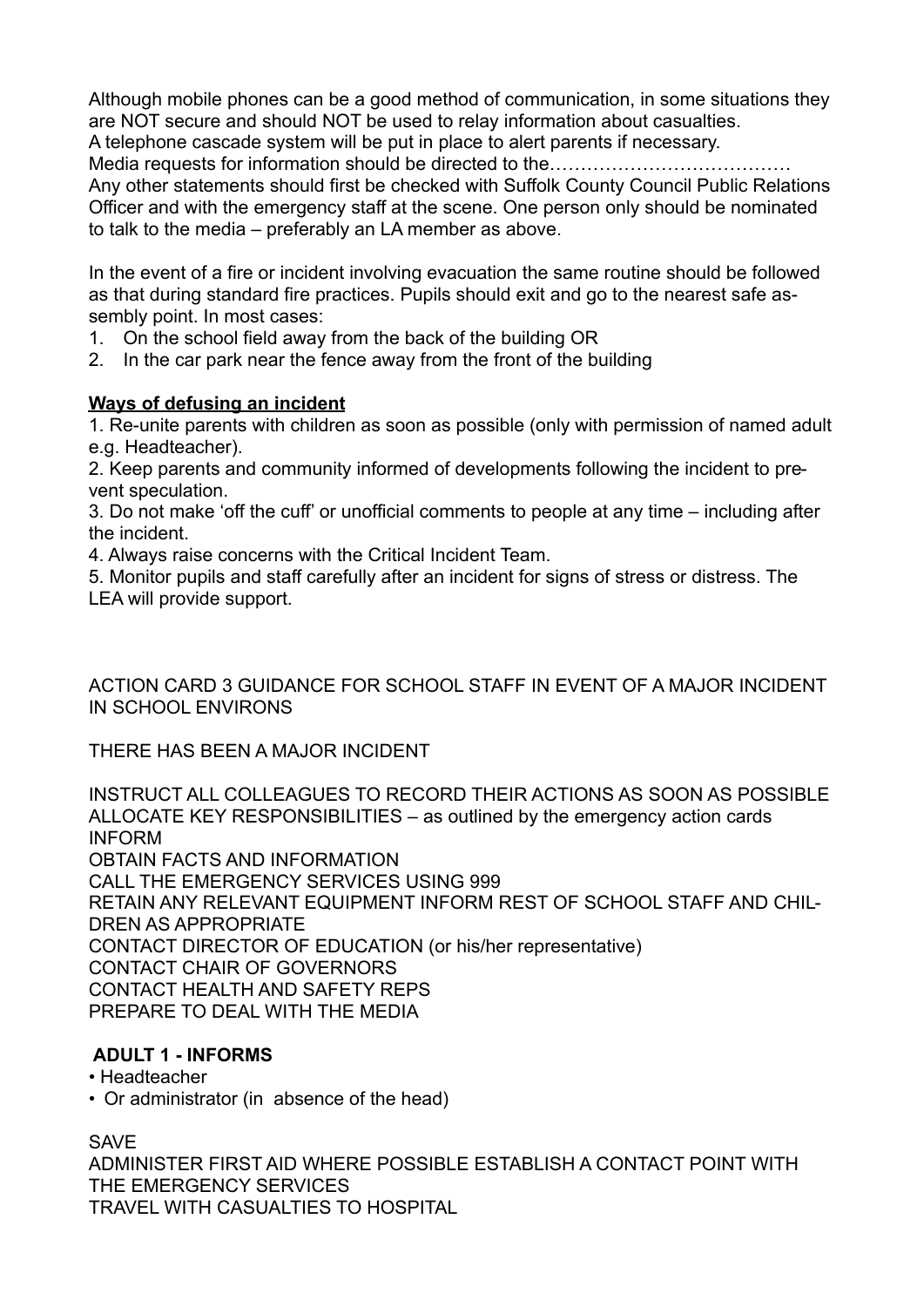### COMPLETE ACCIDENT FORMS

#### **ADULT 2 - SAVES**

• First aiders CARE KEEP A RECORD OF WITNESSES KEEP OTHERS INFORMED OF SITUATION ARRANGE FOR NON-CASUALTIES TO EVACUATE SCHOOL CARE FOR RELATIVES ARRIVING AT SCHOOL CONSIDER RELOCATION TO OTHER PREMISES REMAIN AVAILABLE TO EMERGENCY

### **ADULT 3 - CARES**

- Class Teachers
- Responsible Adult

ASSIST

KEEP OTHERS INFORMED OF SITUATION ENSURE ALTERNATIVE ACCOMMODA-TION IS AVAILABLE IF NEEDED KEEP SWITCHBOARD STAFF AWARE OF KNOWN FACTS HELP TO ESTABLISH INCIDENT ROOM

### **ADULT 4 - ASSISTS**

- TA's
- Administrator
- Responsible Adult

(e.g. Vol.)

MAINTAIN VITAL COMMUNICATIONS WITH COLLEAGUES AT ALL TIMES DO NOT ALLOW PUPILS TO TALK TO THE MEDIA UNLESS STAFF OR PARENTS HAVE GIVEN PERMISSION

### **ACTION CARD 1**

GUIDANCE FOR GROUP LEADERS ON OUT-OF-SCHOOL ACTIVITIES

THERE HAS BEEN A MAJOR INCIDENT INSTRUCT ALL COLLEAGUES TO RECORD THEIR ACTIONS AS SOON AS POSSIBLE ALLOCATE KEY RESPONSIBILITIES – as outlined by the emergency action cards

INFORM OBTAIN FACTS AND INFORMATION CALL THE EMERGENCY SERVICES USING 999 SYSTEM RETAIN ANY RELEVANT EQUIPMENT INFORM SENIOR SCHOOL STAFF CONTACT HEALTH AND SAFETY REPRESENT A TIVES REQUEST ASSISTANCE ON SITE AS NECESSARY PREPARE TO DEAL WITH THE MEDIA

### **ADULT 1 - INFORMS • Group Leader**

SAVE ADMINISTER FIRST AID WHERE POSSIBLE ESTABLISH A CONTACT POINT WITH THE EMERGENCY SERVICES TRAVEL WITH CASUALTIES TO HOSPITAL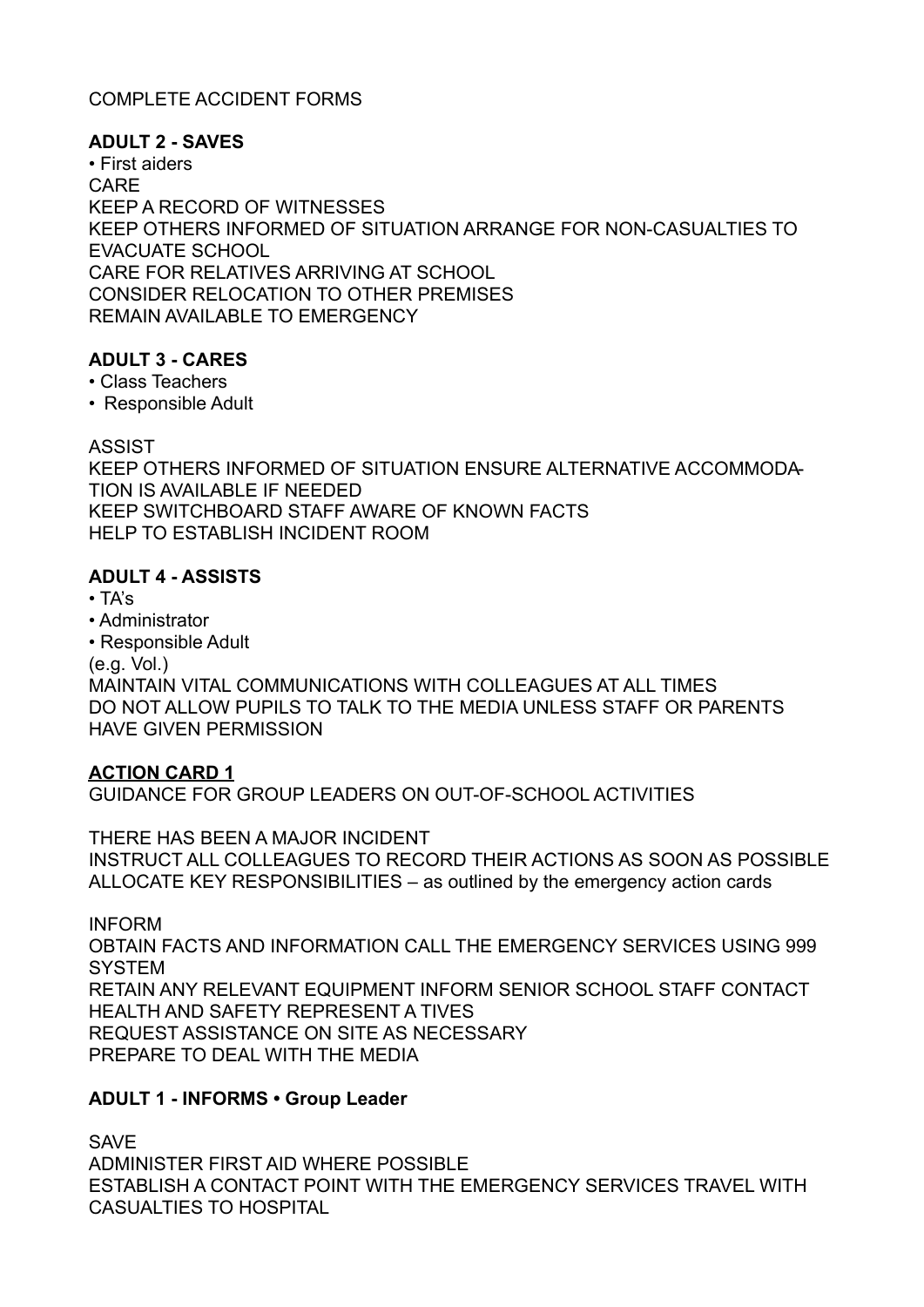COMPLETE ACCIDENT FORMS

### **ADULT 2 - SAVES**

• Nominated adult to be shown on risk assessment

## CARE

CALL OTHER ASSISTANCE AS NECESSARY KEEP A RECORD OF WITNESSES KEEP OTHERS INFORMED OF SITUATION CONSIDER ABANDONMENT OF ACTIVITY ARRANGE FOR NON CASUALTIES TO RETURN TO SCHOOL REMAIN AVAILABLE TO EMERGENCY SERVICES AND SUPERVISING COLLEAGUES

### **ADULT 3 - CARES**

• Nominated adult to be shown on risk assessment MAINTAIN VITAL COMMUNICATIONS WITH COLLEAGUES AT ALL TIMES

GUIDANCE FOR SENIOR STAFF ON HEARING OF A MAJOR INCIDENT AFFECTING AN OUT-OF-SCHOOL ACTIVITY THERE HAS BEEN A MAJOR INCIDENT INSTRUCT ALL COLLEAGUES TO RECORD THEIR ACTIONS AS SOON AS POSSIBLE ALLOCATE KEY RESPONSIBILITIES – as outlined by the emergency action cards

# **ACTION CARD 2**

INFORM OBTAIN FACTS AND INFORMATION ENSURE EMERGENCY ASSISTANCE HAS BEEN CALLED. CONFIRM WHO IS IN CHARGE CONTACT HEADTEACHER/SENIOR STAFF CONTACT EMERGENCY PLANNING OFFICER CONTACT CHAIR OF GOVERNORS CONTACT LEA REPRESENTATIVES CONTACT OTHER STAFF

PREPARE TO DEAL WITH THE MEDIA

# **ADULT 1 - INFORMS**

• Headteacher

• Administrator may also play role in C.I.

CARE

DECIDE WHO AND HOW TO TELL PARENT OF CHILDREN ON THE VISIT ESTABLISH INCIDENT ROOM ESTABLISH ROOM FOR RELATIVES REMAIN AVAILABLE TO SU-PERVISING COLLEAGUES

# **ADULT 2 - CARES**

• If not used above then Headteacher / administrator OR class teachers MAINTAIN VITAL COMMUNICATIONS WITH COLLEAGUES AT ALL TIMES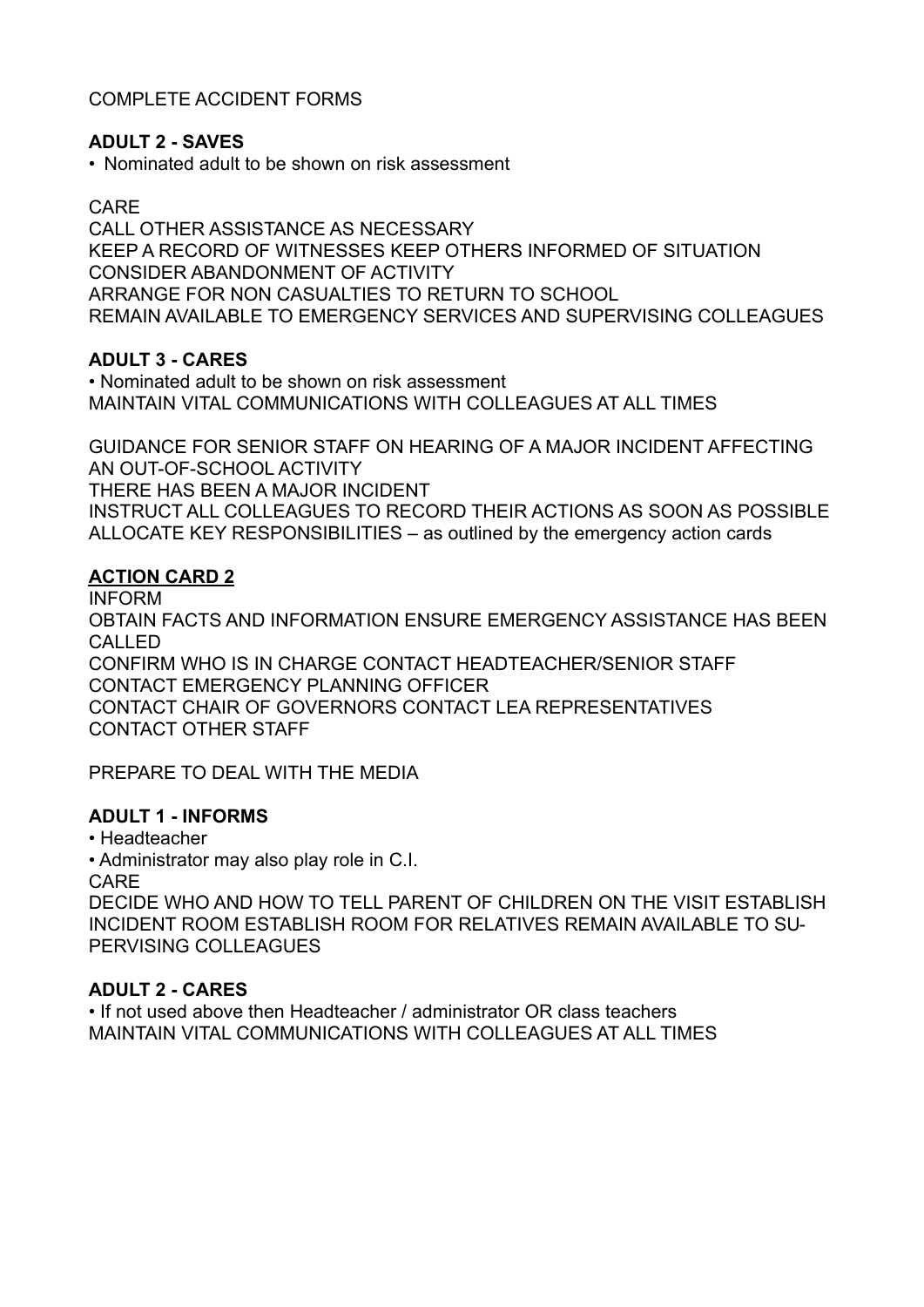### **USEFUL CONTACTS**

As part of the emergency plan, this list of contacts should be obtained as a matter of cour phone numbers can be added to this page and the whole list MUST be updated regularly and frequently.

As a matter of urgency there will be a need for emergency telephone lines. Contact the Emergency Planning Officer for Suffolk who is able to make these arrangements with British Telecom.

#### **ACTION CARD 4**

Should an incident occur out side office hours please would you use the following central number 01473 433440. This will enable a 24 hour response to be guaranteed and the response team will contact the relevant office on your behalf, immediately.

During office hours please call in the first instance the following officers any of which can provide immediate help.

Janice Lee, Strategic Manager, Mobile: 07887627916 Office: 01473 263940 Jemma Lynch, Resolution Officer Mobile: 07712418154 Office: 01473 263942 Alison Jones, Resolution Officer Mobile: 07912596974 Office: 01284 758641

#### **Chair of Governing Body**

Elaine Peasey Through school office

**Vice chair of governing body**  Julie Gillingwater

Through school office

#### **Ambulance/Police/Fire Brigade**

# **Senior Communications Officer from Corporate Services**

Nicola Heath 01473 263764. Nicola.heath@suffolk.gov.uk

#### **School Nurse**

01673 233600

**Local Doctor's Surgery-Saxmundham Health, Lambsale Meadow**  01728 602022

**Education Psychology Service:** Endeavour House 8 Russell Road Ipswich Suffolk 01473 264700

**Emergency Department at the Local Hospital**  01473 702033

**Social Services, County Buildings, Saxmundham**  0808 800 4005 **Counselling Services**  Contact the Emotional Wellbeing hub on 0345 600 2090

**The Samaritans**  01473 211133

Date adopted by the governing body: Thursday 13th June 2019 Policy Review Date: 2020

Oct 6th

Signed: Chair of governors: Headteacher